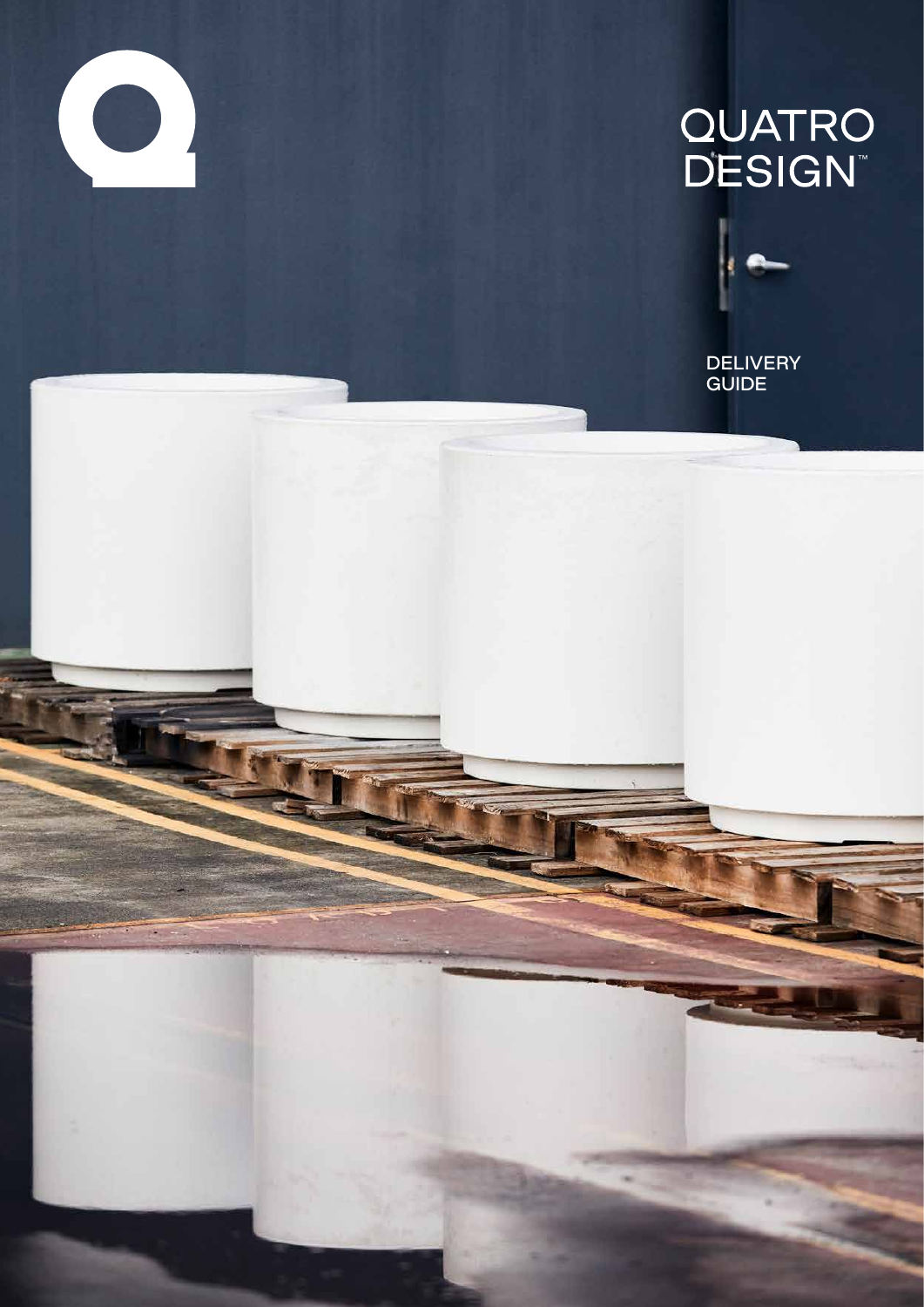## **DELIVERY**

#### WE DELIVER AUSTRALIA-WIDE

We typically use furniture removalists for delivery of small to medium-sized pots and planter boxes. The products are wrapped in blanket pads to protect them during transit.

For larger items that cannot easily be carried, or where large quantities are required, we package and palletise the planters and deliver them to site using a semi or crane truck. You will need a forklift on your end for unloading, or re-delivery fees via an eligible vehicle for unloading will apply. These delivery costs will be included in your quote.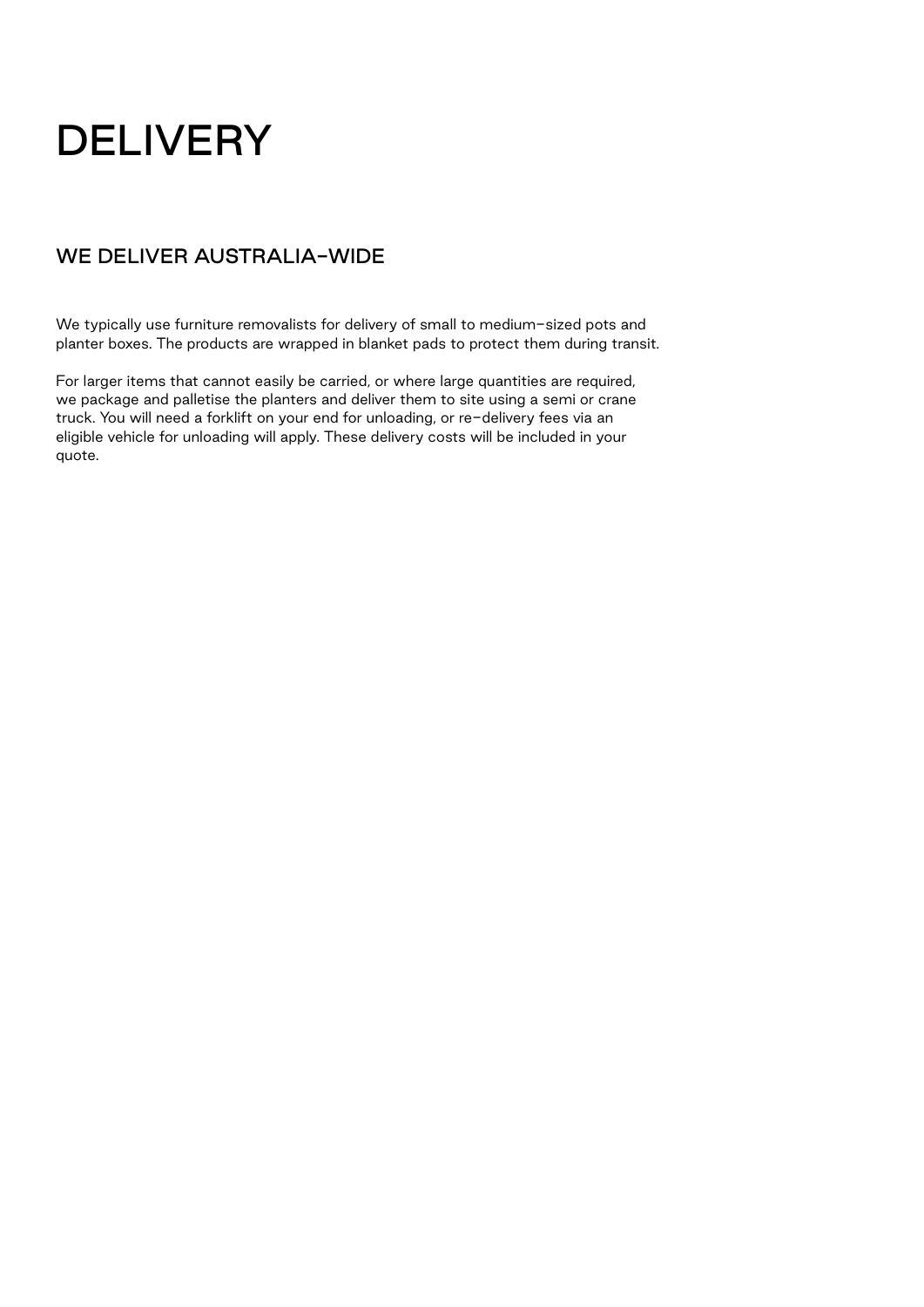#### DELIVERY BY FURNITURE REMOVALIST

To ensure that the utmost care is taken in the handling and delivery of your order we use the services of a Furniture Removalist who've been assisting us with our deliveries for over 10 years. To minimise the possibility of damage during transit each piece is individually wrapped in blanket pads.

#### IMPORTANT DELIVERY CONSIDERATIONS

- The delivery truck is approximately  $12m$  long x 2.5m wide x 4.3m high.
- Products are not delivered on pallets and will be offloaded by hand. (Forklift NOT included).
- Product will be offloaded curb-side and includes delivery to within 30m from the truck.
- Please ensure that you have additional staff on hand to place the product in the desired location. Arrangements for assistance can be made directly with the Removalist at an additional cost.
- Painted or white products are packaged in cling wrap to prevent marking in transit.

Packaging

Example of Delivery Vehicle Furniture Removalist





Example of Cling Wrap

#### Please advise if any of the following will affect delivery:

- Difficult street access? (i.e low trees, no street parking etc).
- Extended distance from truck parking position to desired location?
- Possible obstacles? (i.e stairs, steep inclines).
- Floor level in multi-level building or basement access?
- Is delivery likely to take longer than normal?

Please contact us if any of the above pose a potential problem. We will then make appropriate delivery arrangements to ensure a smooth delivery.

#### DELIVERY DATES AND CONFIRMATION

The Removalists deliver to different areas on set days and they will make direct contact with the person nominated as your site contact once delivery has been booked.

#### ON DELIVERY

Please ensure that all protective packaging is removed on delivery as it is not intended for long-term storage. Products should be stored on an even, flat surface.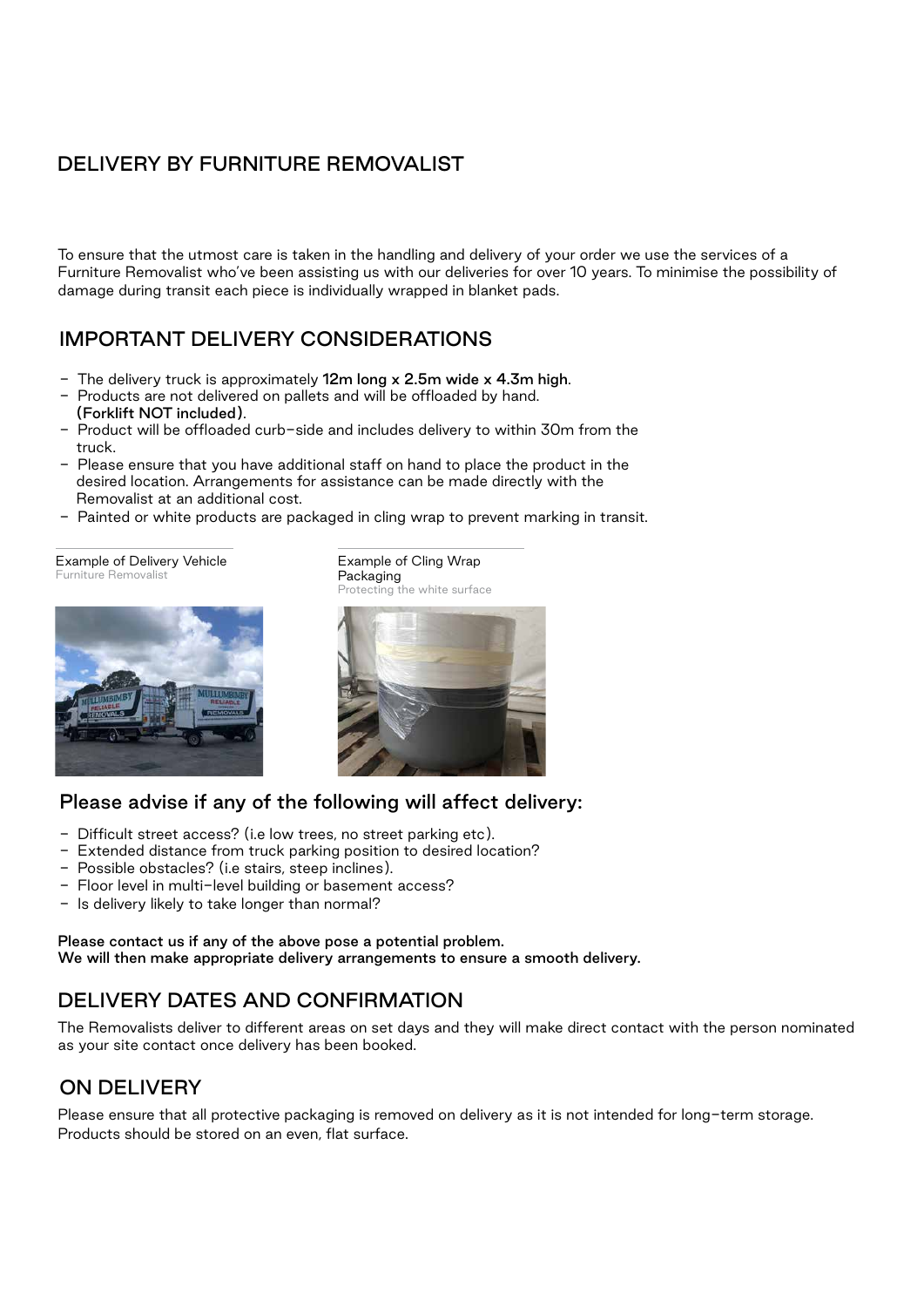### DELIVERY BY SEMI-TRAILER TRUCK

To ensure that the utmost care is taken in the handling and delivery of your order we use the services of a Freight Carrier who've been assisting us with our deliveries for over 10 years.

#### IMPORTANT DELIVERY CONSIDERATIONS

- The semi-truck is approximately 19m long.
- We need to know that this vehicle will be able to reach the delivery address and that you have the facilities to offload the delivery on site.
- Extended Tines on your forklift is required if the product is over 1200 mm wide. - Please note no allowance has been made for a forklift or crane.
- (To be supplied by yourselves).
- Please confirm whether you will be using a forklift or crane to offload.
- This information is essential as we book the correct delivery vehicle to suit how the semi-truck will be offloaded.

#### Reminder! One of these machines (or similar) are required for offloading:

Forklift or Crane Required Not supplied by Quatro Design Example of Delivery Vehicle Open Flat Top Semi-Truck



Example of Delivery Vehicle Tautliner Semi-Truck



Please contact us if any of the above pose a potential problem.

#### DELIVERY DATES AND CONFIRMATION

The Freight Carrier will make direct contact with the person nominated as your site contact once delivery has been booked.

#### PACKAGING FEE (included in your quotation)

- Each product is loaded onto a custom sized pallet built in our factory to suit your planters.
- Products are packaged for freight using either cling film, poly cell or foam to ensure that no damage occurs during the transport process.

Example Poly Cell and Foam Packaging



Example Custom sized pallet and top pallet for bowls



Example Polycell and Cling Film



#### ON DELIVERY

Please ensure that all protective packaging is removed on delivery as it is not intended for long-term storage. Products should be stored on an even, flat surface.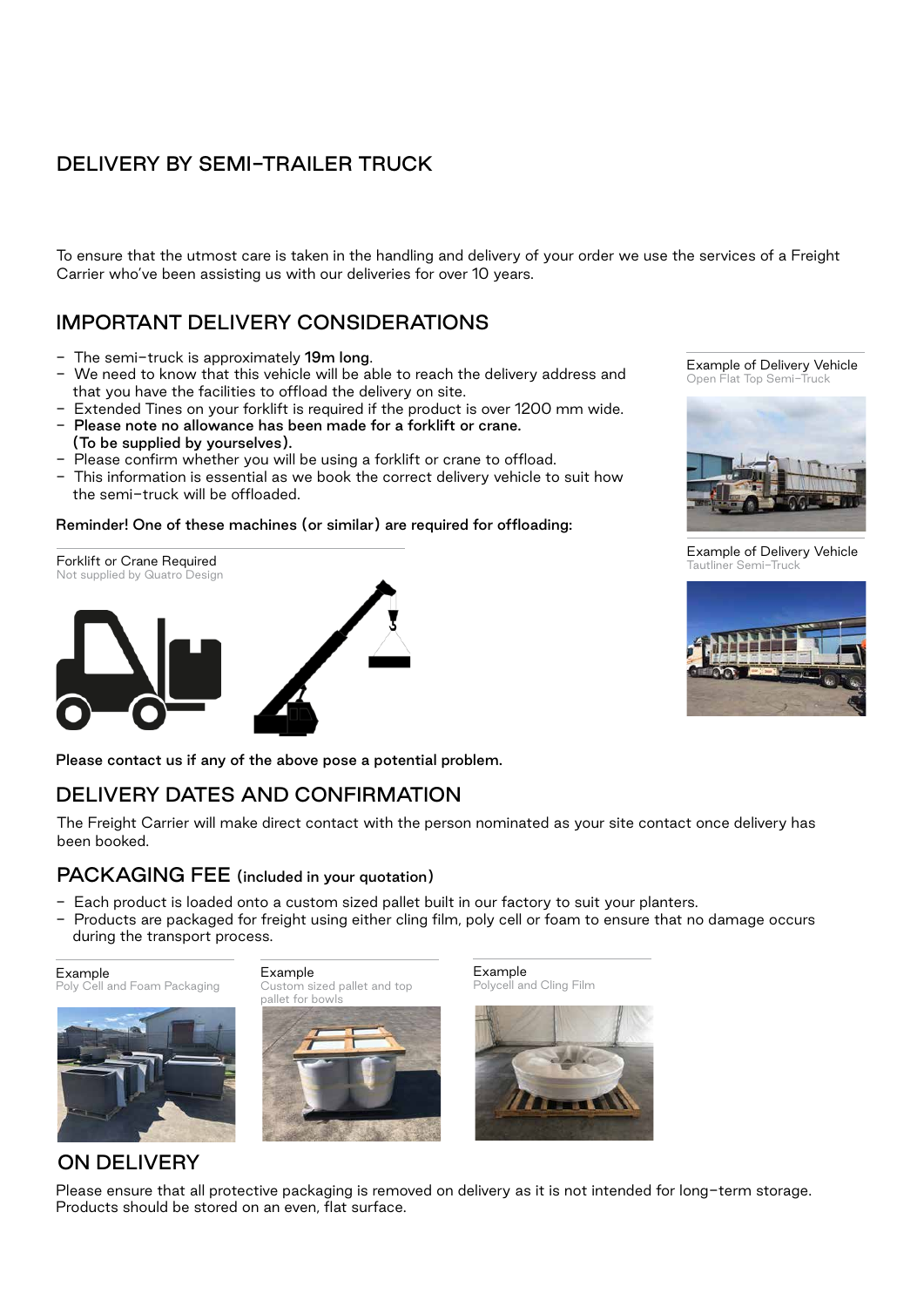### DELIVERY BY CRANE TRUCK

To ensure that the utmost care is taken in the handling and delivery of your order we use the services of a Freight Carrier who've been assisting us with our deliveries for over 10 years.

#### IMPORTANT DELIVERY CONSIDERATIONS

- The delivery truck is approximately  $10 12.5$ m long.
- We need to know that this vehicle will be able to reach the delivery address.
- The truck has the ability to unload if needed, please confirm if you need to be unloaded or whether you have a forklift on site.
- Offload is curb-side only, no placement.

Example of Delivery Vehicle Crane Truck



#### DELIVERY DATES AND CONFIRMATION

Our office or the Freight Carrier will make direct contact with the person nominated as your site contact once delivery has been booked.

#### PACKAGING FEE (included in your quotation)

- Each product is loaded onto a custom sized pallet built in our factory to suit your planters.
- Products are packaged for freight using either cling film, poly cell or foam to ensure that no damage occurs during the transport process.



Poly Cell and Foam Packaging

Example





Example Polycell and Cling Film



#### ON DELIVERY

Please ensure that all protective packaging is removed on delivery as it is not intended for long-term storage. Products should be stored on an even, flat surface.